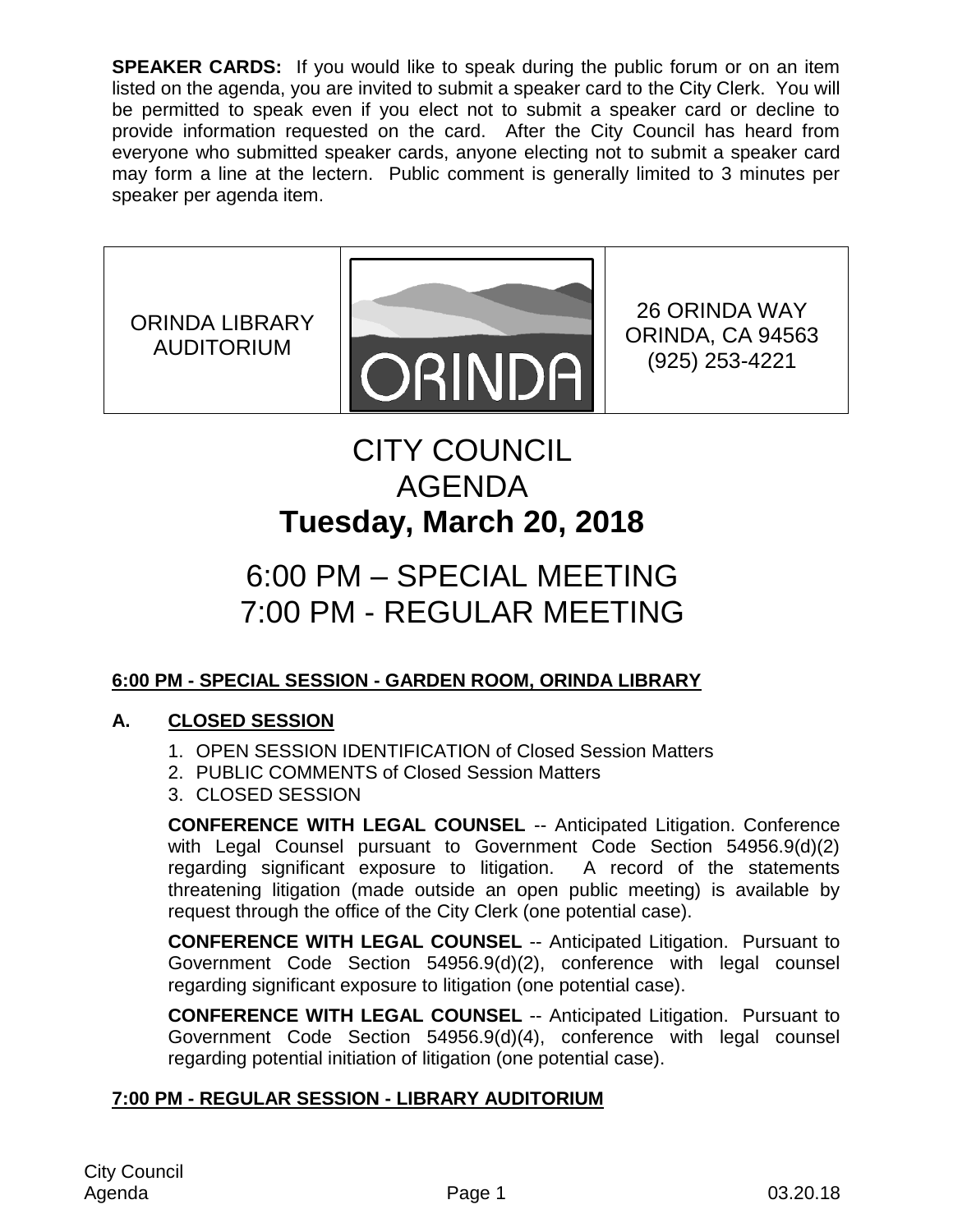# **A. CALL TO ORDER / ROLL CALL**

Councilmembers: Darlene Gee, Dean Orr, Eve Phillips Vice Mayor Inga Miller, Mayor Amy Worth

## **B. PLEDGE OF ALLEGIANCE**

## **C. CLOSED SESSION REPORT**

## **D. ADOPTION OF AGENDA**

The City Council may take action on any item listed on the agenda.

## **E. ITEMS FOR THE GOOD OF THE CITY**

- **E.1. Recognize Promotion of Steve Ecklund as Public Works Supervisor**
- **E.2. Proclamation Declaring March 2018 as Prescription Drug Abuse Awareness Month**

#### **E.3. Presentation by Supervisor Candace Anderson regarding a preliminary "Framework for Regulating Cannabis in the Unincorporated Area of Contra Costa County"**

#### **Recommendation:**

Receive the report, take public comment, and provide feedback to Supervisor Anderson

## **F. PUBLIC FORUM**

The public forum provides an opportunity for members of the public to speak on any item within the jurisdiction of the City Council that is not on the agenda. Additionally, a speaker has the option of addressing the Council on an item listed on the agenda, if the speaker will not be present when that agenda item is taken up. When an item is not listed on the agenda, State law prohibits Council discussion or action. Councilmembers may only "briefly respond" to statements made and questions posed. For example, State law allows Councilmembers to ask questions for clarification and provide a reference to staff or other resources for factual information. Additionally, consistent with the "Matters Initiated" rule contained in its Policies and Procedures Manual, the Council may also direct staff to report back and/or place a matter on a future agenda for discussion.

## **G. CONSENT CALENDAR**

## **G.1. City Council Minutes**

#### **Recommendation:**

Approve City Council Minutes of: a. March 6, 2018

## **G.2. Quarterly Investment Report For Period Ending December 31, 2017**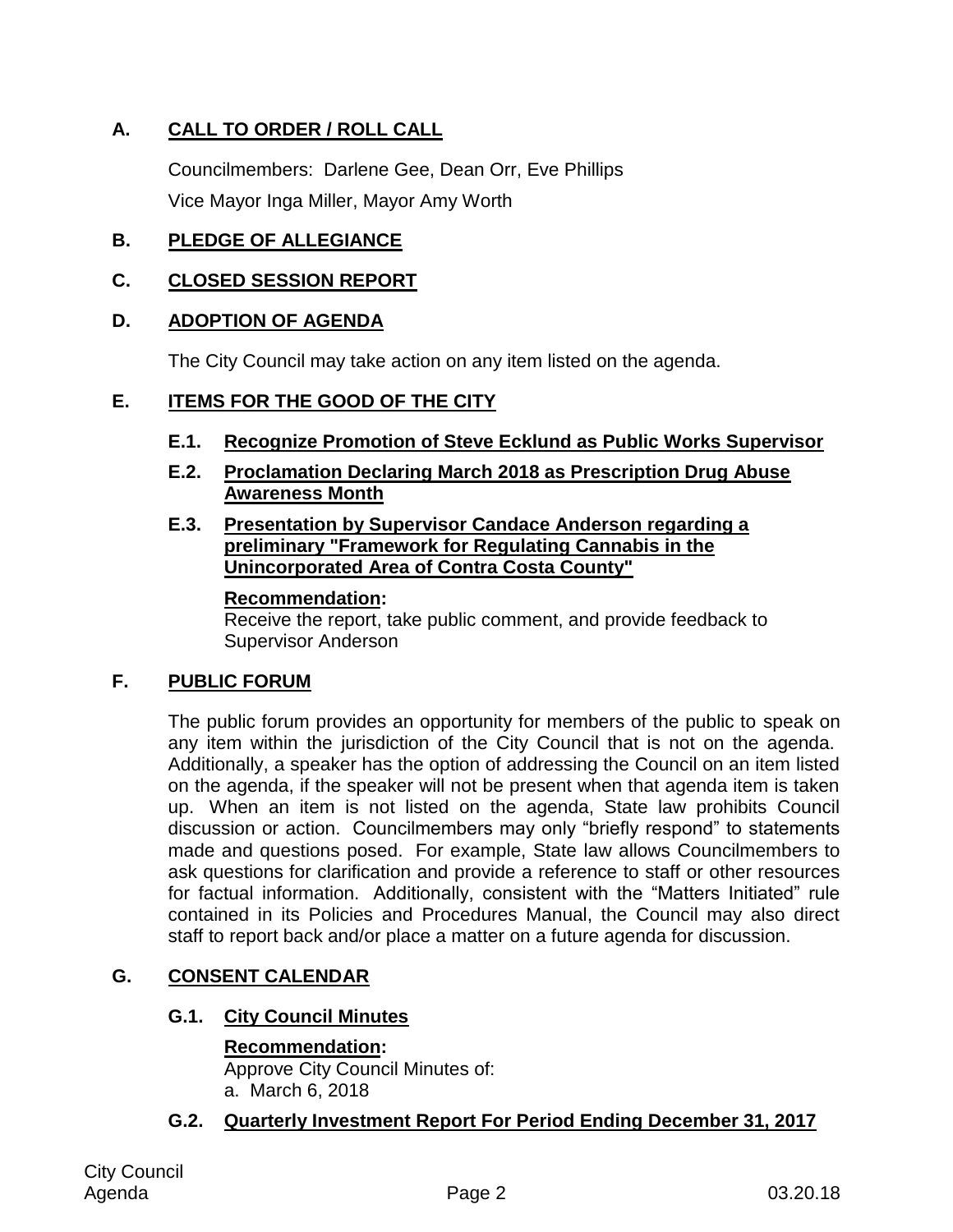## **Recommendation:**

Staff recommends that the City Council accept the Quarterly Investment Report for the period ending December 31, 2017.

**G.3. Adoption of Resolutions Authorizing the Closure to Vehicular Traffic of a portion of Orinda Way on Saturdays between March 31, 2018 and November 17, 2018 for the Contra Costa Certified Farmers' Market Contract; Traffic Order Imposing Parking Restrictions on Orinda Way.**

## **Recommendation:**

Adopt Resolution 17-18 Authorizing the Closure of Orinda Way (Traffic Order No. 174); Adopt Resolution 18-18, Restricting Parking on Orinda Way (Traffic Order No. 175).

## **G.4. Annual Housing Element Progress Report for Calendar Year 2017**

## **Recommendation:**

Review the Annual Housing Element Progress Report for Calendar Year 2017 and direct staff to file the Report with the appropriate state agencies.

**G.5. Consider introduction of Ordinance 18-06 to repeal Title 6 of the Orinda Municipal Code and adopt by reference Division 416 of the Contra Costa County Code concerning animal control services.**

#### **Recommendation:**

Introduce Ordinance No. 18-06 by title only, waiving full reading.

**G.6. Authorization to advertise and solicit for bids, under one single construction contract, for the 2018 Measures J & L Pavement Rehabilitation Project No. 4118 and Town of Moraga Pavement Rehabilitation Project No. 4132**

## **Recommendation:**

Approve the City of Orinda 2018 Measures J & L Pavement Rehabilitation Project No. 4118, and authorize staff to commence with bidding activity for a contract which combines Project 4118 and Town of Moraga Pavement Rehabilitation Project No. 4132, and will be performed under a single construction contract. The Moraga work shall be fully funded by the Town of Moraga under a Memorandum of Understanding between the two cities. The City Council is also requested to authorize the trimming or removal of trees located in the public right-of-way to comply with the Moraga Orinda Fire District (MOFD) Ordinance #13-01 and to avoid premature road base failure under the new pavement.

**G.7. Establishing the Rate per Equivalent Runoff Unit (ERU) for Fiscal Year 2019 and requesting the Contra Costa County Flood Control and Water Conservation District to Adopt an Annual Parcel Assessment for Drainage Maintenance and the National Pollutant Discharge Elimination System (NPDES) Program**

#### **Recommendation:**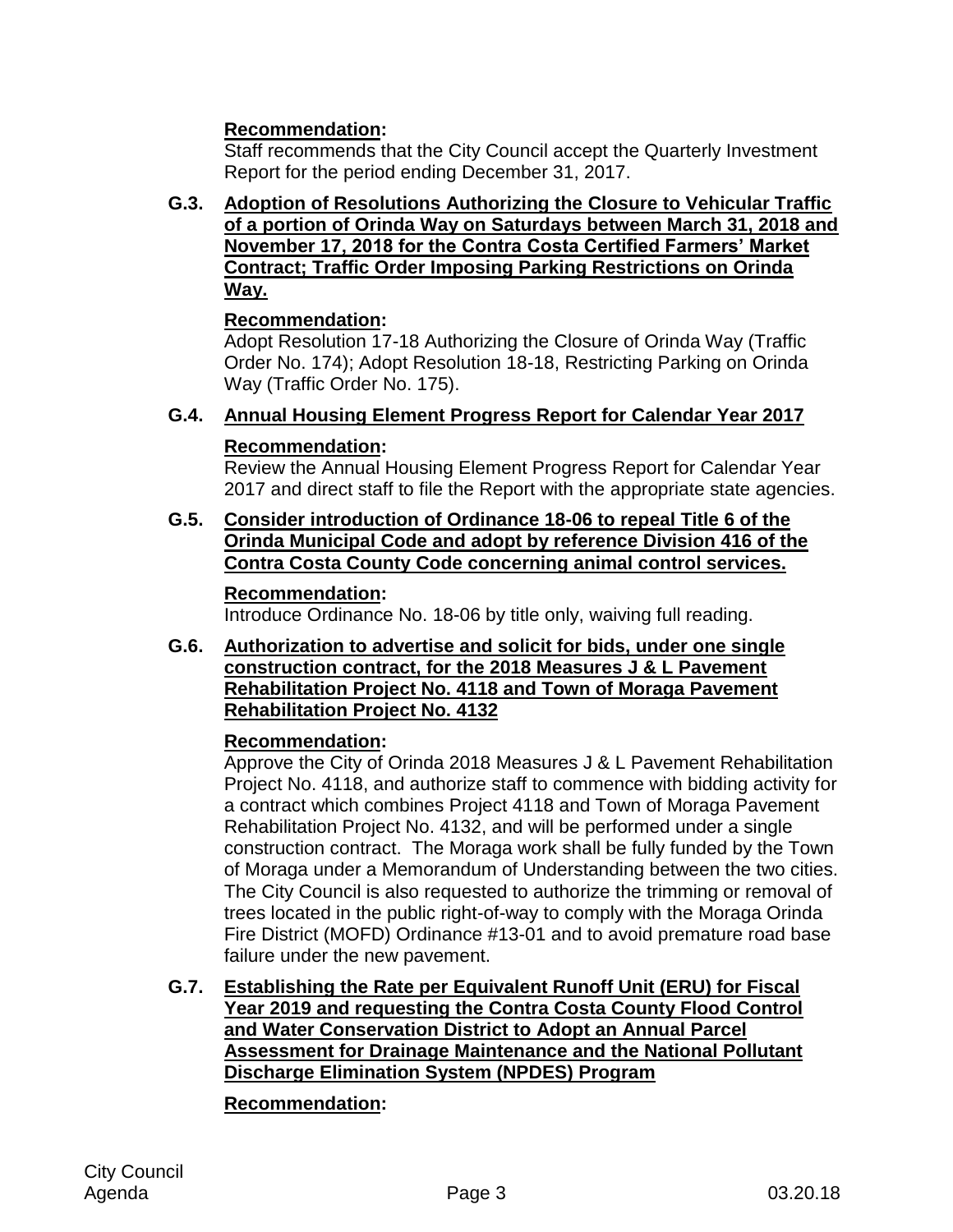Staff recommends adoption of Resolution No. 12-18, establishing the Equivalent Runoff Unit (ERU) for Fiscal Year 2018-2019 for the National Pollutant Discharge Elimination System (NPDES) Program at the same rate as was levied in the current year.

## **G.8. Authorization of an Environmental Documentation Services Contract to Urban Planning Partners for preparation of an Environmental Impact Report for a proposed Memory Care Facility at 1 Wilder Road**

#### **Recommendation:**

Staff recommends that the City Council authorize the Environmental Documentation Services Contract to Urban Planning Partners and authorize the City Manager and City Clerk to execute the contract on behalf of the City, subject to approval as to form by the City Attorney. The cost of the agreement is to be recovered from the Project Applicant as part of a standard processing agreement.

#### **G.9. Ordinance No. 18-03: Adoption of an Ordinance Approving the Eighth Amendment to the Development and Pre-Annexation Agreement for the Wilder Project in Gateway Valley**

#### **Recommendation:**

Adopt Ordinance No. 18-03, waiving second reading of the full text, and approve the of the Ordinance.

## **H. PUBLIC HEARING**

## **I. POLICY MATTERS**

## **I.1. Comprehensive Annual Financial Report For June 30, 2017 Including Financial Statements and Audit Reports**

#### **Recommendation:**

Receive an oral report from the Auditor and accept the Comprehensive Annual Financial Report (CAFR) for the fiscal year ended June 30, 2017, including audited financial statements, report of balances, and other associated reports.

#### **I.2. Consider Adjustment to the City Manager Employment Agreement and Provide Oral Report of Action Taken**

#### **Recommendation:**

Consider approval of a 3% increase in salary for the position of City Manager, as authorized in section 3C of the employment agreement and resulting in an annualized increased cost to the City of \$7,915 inclusive of the base salary adjustment, increased contributions to the 401(a) Plan, and increased Medicare taxes.

## **J. COUNCILMEMBERS' REPORTS**

# **K. CITY MANAGER'S REPORT**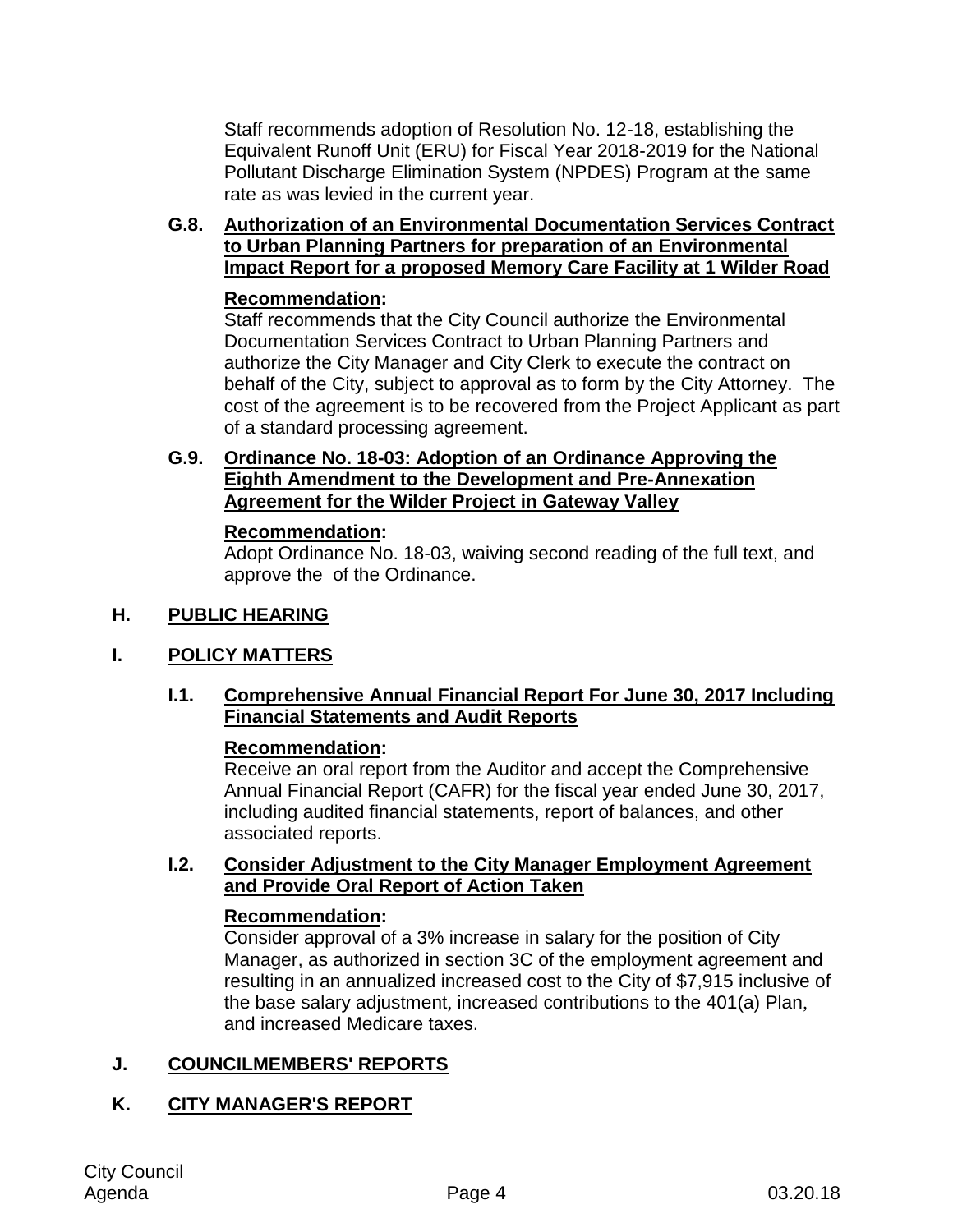## **L. MATTERS INITIATED**

#### **M. CLOSED SESSION**

- 4. OPEN SESSION IDENTIFICATION of Closed Session Matters
- 5. PUBLIC COMMENTS of Closed Session Matters
- 6. CLOSED SESSION

#### **CITY ATTORNEY PERFORMANCE EVALUATION**

Pursuant to Government Code Section 54957, performance evaluation of City Attorney Osa Wolff

## **N. CLOSED SESSION REPORT**

## **O. ADJOURNMENT**

The next Regular Meeting of the Orinda City Council will be held on Tuesday, April 10, 2018 at 7:00 PM.

Please visit the City's website at www.cityoforinda.org to view the City Council Calendar.

*I, Sheri Marie Smith, City Clerk, declare under penalty of perjury under the laws of the State of California that this special meeting agenda has been posted at least 24 hours in advance at the Orinda City Hall, 22 Orinda Way and the Orinda Library, 26 Orinda Way. Additional copies are available at the Orinda Library, 26 Orinda Way, and at the City's website at [www.cityoforinda.org.](http://www.cityoforinda.org/) At least 24 hours in advance of the meeting, this agenda was also delivered to and received by each member of the City Council as well as each local newspaper, radio station and television station requesting written notice of special meetings.*

*I, Sheri Marie Smith, City Clerk, declare under penalty of perjury under the laws of the State of California that this regular meeting agenda has been posted at least 72 hours in advance at the Orinda City Hall, 22 Orinda Way and the Orinda Library, 26 Orinda Way. Additional copies are available at the Orinda Library, 26 Orinda Way, and at the City's website at [www.cityoforinda.org](http://www.cityoforinda.org/)*

#### **~ Notice ~**

There is a 90-day limit for the filing of a challenge in the Superior Court to certain City administrative decisions and orders, which require a hearing by law, the receipt of evidence and the exercise of discretion. The 90-day limit begins on the date the decision is final (Code of Civil Procedure §1094.6). Further, if you challenge an action taken by the City Council in court, you may be limited by California law, including but not limited to Government Code §65009, to raising only those issues you or someone else raised in the public hearing, or in written correspondence delivered to the City Council prior to or at the public hearing. The City Council may be requested to reconsider a decision if the request is made prior to the next City Council meeting, regardless of